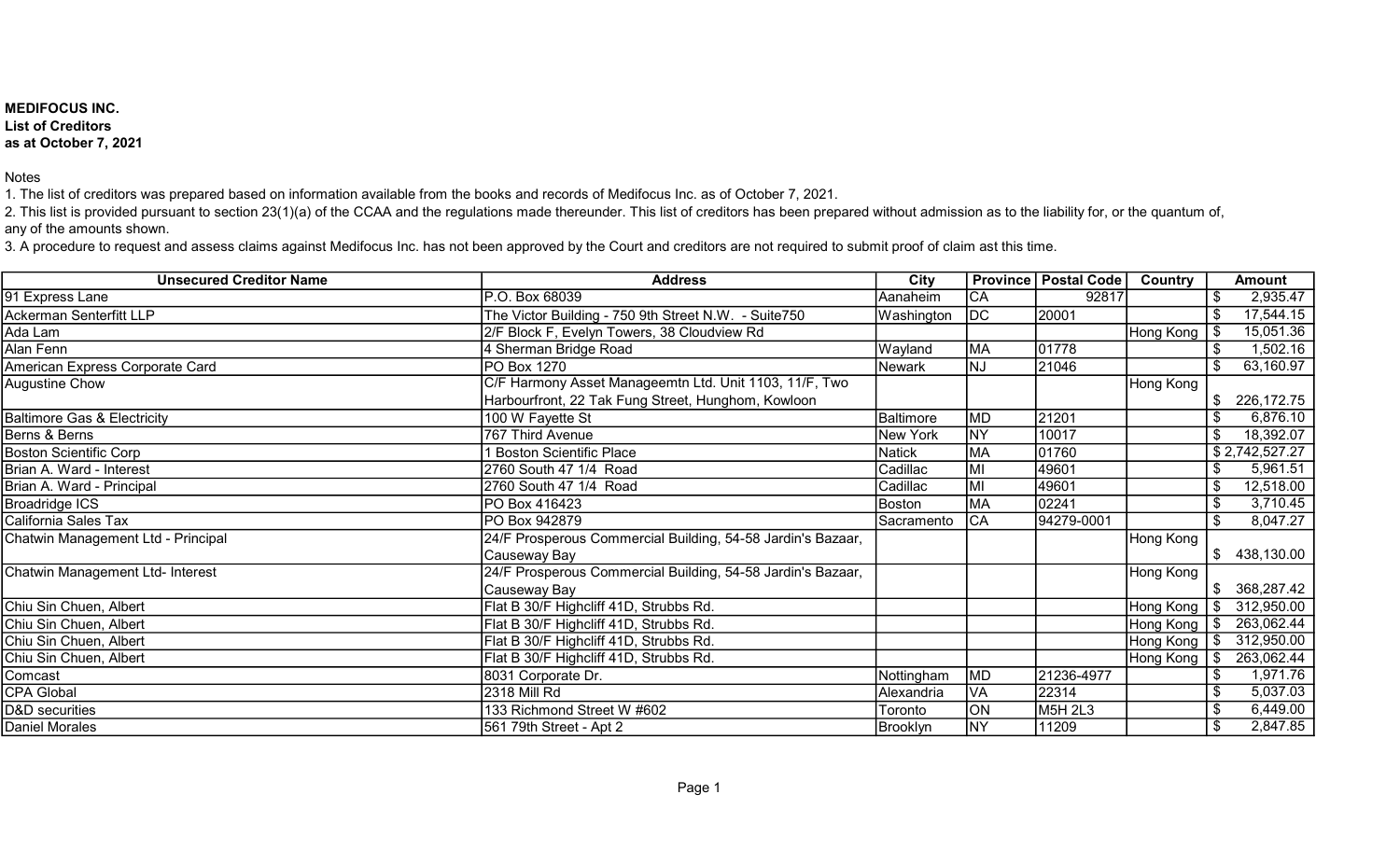| David K. Endo - Interest                                     | 98-2078M Kaahumanu St                              | Pearl City           | ΗI              | 96782                            |                | \$<br>5,961.51     |
|--------------------------------------------------------------|----------------------------------------------------|----------------------|-----------------|----------------------------------|----------------|--------------------|
| David K. Endo - Principal                                    | 98-2078M Kaahumanu St                              | Pearl City           | HI              | 96782                            |                | \$<br>12,518.00    |
| Department of the Treasury - Attn: Duane Bins - IRS Appeals  | 200 W Adams - 6th Floor                            | Chicago              |                 | 60606                            |                | 12,518.00<br>\$    |
| Dieter Enzmann - Interest                                    | 14027 Aubrey Road                                  | <b>Beverly Hills</b> | $\overline{CA}$ | 90201                            |                | 27,995.85<br>\$    |
| Dieter Enzmann - Principal                                   | 14027 Aubrey Road                                  | Beverly Hills        | $\overline{CA}$ | 90201                            |                | 62,590.00<br>\$    |
| Douglas Liu - Interest                                       | 6801 Wolf Creek Ct.                                | Clarksville          | <b>MD</b>       | 21029                            |                | 50,605.29<br>\$    |
| Douglas Liu - Principal                                      | 6801 Wolf Creek Ct.                                | Clarksville          | MD              | 21029                            |                | 62,590.00<br>\$    |
| Ecology Services Refuse & Recycling, Inc.                    | 9135 Guilford Rd. - Suite 200                      | Columbia             | <b>MD</b>       | 21046                            |                | 98.89<br>\$        |
| Elizabeth Adams - Interest                                   | 7535 Conservation Rd                               | Guelph               | ON              | N <sub>1</sub> H <sub>6J1</sub>  |                | 37,424.10<br>\$    |
| Elizabeth Adams - Principal                                  | 7535 Conservation Rd                               | Guelph               | ON              | N <sub>1</sub> H <sub>6J1</sub>  |                | 62,590.00<br>\$    |
| FedEx                                                        | PO Box 223125                                      | Pittsburg            | PA              | 15251-2125                       |                | 17,783.40<br>\$    |
| <b>Felicia Ross Interest</b>                                 | C/F Jones, Gable & Co. Ltd. Suite 600 110 Yonge St | Toronto              | ON              | <b>M5C 1T6</b>                   |                | \$2,117,881.87     |
| <b>Felicia Ross Principal</b>                                | C/F Jones, Gable & Co. Ltd. Suite 600 110 Yonge St | Toronto              | $\overline{ON}$ | <b>M5C 1T6</b>                   |                | 354, 198. 78<br>\$ |
| Food and Drug Administration                                 | PO Box 979033                                      | Saint Louis          | MO              | 63197                            |                | 16,757.85          |
| Forever Full Moon LLC                                        | 723 North Beers Street - STE F                     | Holmdel              | <b>NJ</b>       | 07733                            |                | 125,805.90         |
| Frank L.Peters - Interest                                    | 79 Park Avenue                                     | Oakville             | ON              | L6J 3Y1                          |                | 74,848.20<br>\$    |
| Frank L.Peters - Principal                                   | 79 Park Avenue                                     | Oakville             | ON              | L6J 3Y1                          |                | 125,180.00<br>\$   |
| <b>Gibralt Capital Corporation - Interest</b>                | 2600-1075 W. Georgia St.                           | Vancouver            | BC              | <b>V6E 3C9</b>                   |                | \$<br>748,482.00   |
| <b>Gibralt Capital Corporation - Principal</b>               | 2600-1075 W. Georgia St.                           | Vancouver            | $\overline{BC}$ | <b>V6E 3C9</b>                   |                | \$1,251,800.00     |
| Grant Walsh - Walsh Delta Group Inc.                         | 178 Crichton Street                                | Ottawa               | $\overline{ON}$ | <b>K1M 1N2</b>                   |                | 195,417.19<br>\$   |
| Gwynneth Gold Limited - Interest                             | Room 1902 Cheung Kong Centre, 2 Queen's Rd Central |                      |                 |                                  | Hong Kong      | 831,277.31<br>\$   |
| Gwynneth Gold Limited - Principal                            | Room 1902 Cheung Kong Centre, 2 Queen's Rd Central |                      |                 |                                  | Hong Kong   \$ | 988,922.00         |
| Integrated Assets Management (Asia) Limited - Interest       | Room 1501 Bank of East Asia Harbor New Centre 56   |                      |                 |                                  | Hong Kong      |                    |
|                                                              | Gloucesfer Rd, Wanchai                             |                      |                 |                                  |                | \$1,946,662.06     |
| Integrated Assets Management (Asia) Limited - Principal      | Room 1501 Bank of East Asia Harbor New Centre 56   |                      |                 |                                  | Hong Kong      |                    |
|                                                              | Gloucesfer Rd, Wanchai                             |                      |                 |                                  |                | \$2,315,830.00     |
| <b>Island Stock Transfer</b>                                 | 15500 Roosevelt Blvd - Suite 104                   | Clearwater           | FL              | 33760                            |                | \$<br>1,126.62     |
| Joe Tai                                                      | C/F NAI500 2209 - 1111 Alberni Street              | Vancouver            | BC              | <b>V6E 4V2</b>                   |                | \$<br>6,614.03     |
| Joseph Chan                                                  | 7825 Bayview Ave - Suite 705                       | Thornhill            | ON              | L <sub>3</sub> T 7N <sub>2</sub> |                | 124,974.29<br>\$   |
| Larysa Marfei - Interest                                     | 61 Brian Dr                                        | Toronto              | $\overline{ON}$ | M2J 2Y1                          |                | 22,454.46<br>\$    |
| Larysa Marfei - Principal                                    | 61 Brian Dr                                        | Toronto              | $\overline{ON}$ | M2J 2Y1                          |                | 37,554.00<br>\$    |
| Lu Chengzhang - Interest                                     | Block 9, Kun Lun Bao Garden, Cuiying St. Shiqi     | Zhongshan            |                 |                                  | China          | 22,454.46<br>\$    |
| Lu Chengzhang - Principal                                    | Block 9, Kun Lun Bao Garden, Cuiying St. Shiqi     | Zhongshan            |                 |                                  | China          | 37,554.00<br>\$    |
| Massachusetts Institute of Technology - MIT Licensing Office | 255 Main St.                                       | Cambridge            | MA              | 02142                            |                | 12,518.00<br>\$    |
| Maxim Group, LLC                                             | 405 Lexington Ave - 2nd Floor                      | New York             | <b>NY</b>       | 10174                            |                | 125,180.00<br>\$   |
| Merek, Blackmon & Voorhees, LLC                              | 673 South Washington St.                           | Alexandria           | <b>VA</b>       | 22314                            |                | 11,246.17<br>\$    |
| Mirsad Jakubovic                                             | 61 Brian Dr                                        | Toronto              | $\overline{ON}$ | M2J 3Y1                          |                | 191,719.31<br>\$   |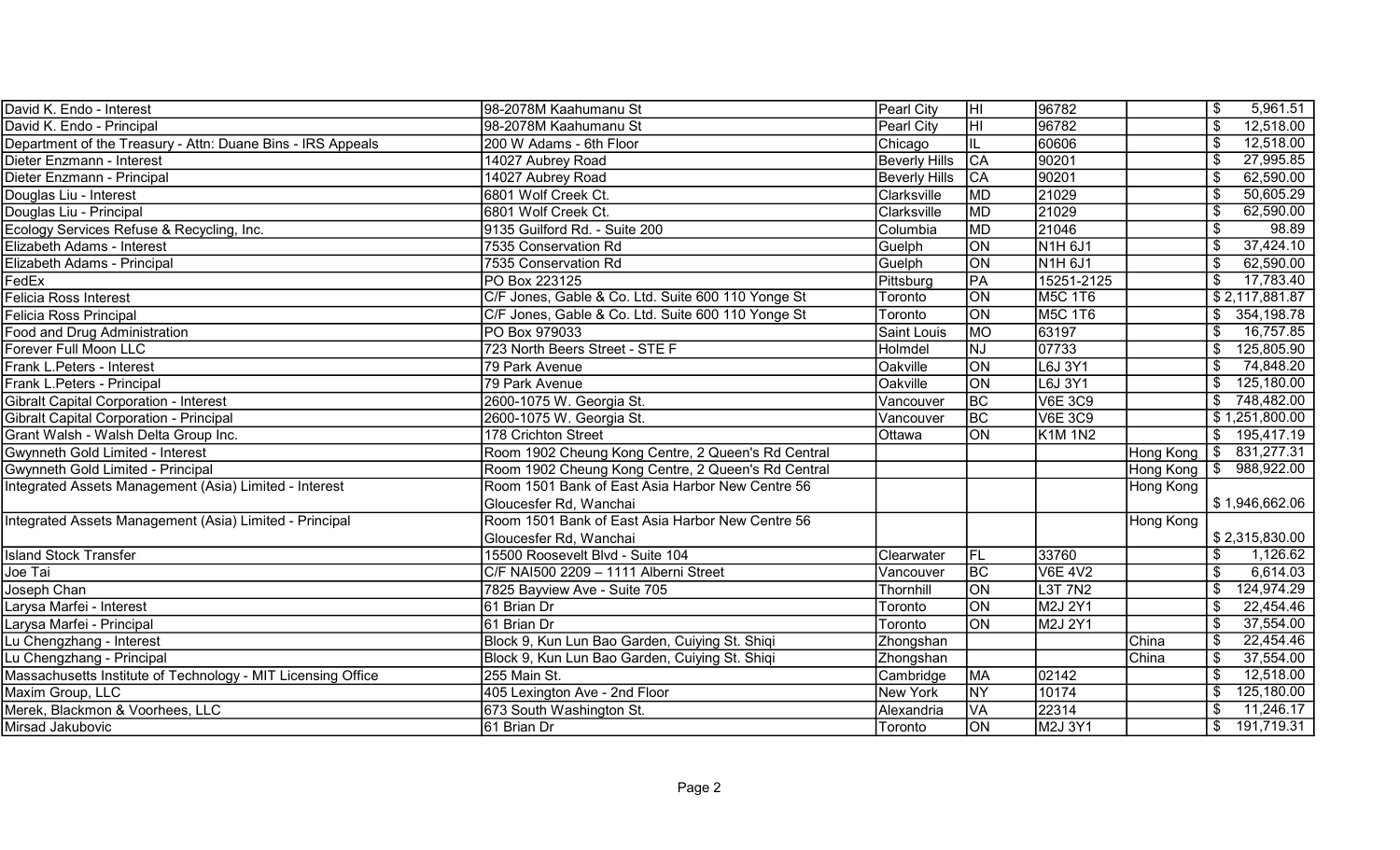| Mirsada Vins - Interest                                       | 10 Arthur Evans Cres.                                  | Bradfod          | <b>ON</b>                  | L3Z 2A5                |           | \$              | 22,454.46  |
|---------------------------------------------------------------|--------------------------------------------------------|------------------|----------------------------|------------------------|-----------|-----------------|------------|
| Mirsada Vins - Principal                                      | 10 Arthur Evans Cres.                                  | <b>Bradfod</b>   | $\overline{ON}$            | L3Z 2A5                |           | \$              | 37,554.00  |
| Narendra Patel                                                | 12155 Red Stream Way                                   | Columbia         | <b>MD</b>                  | 21044                  |           | \$              | 5,670.65   |
| NJ E-Zpass                                                    | P.O. Box 4971                                          | Trenton          | NJ                         | 86505                  |           | \$              | 1,931.53   |
| Norton Rose                                                   | 222 Bay Street - Suite 3000                            | Toronto          | $\overline{on}$            | M5K1E7                 |           | \$              | 90,753.16  |
| NRAI, Inc.                                                    | PO Box 4349                                            | Carol Stream  IL |                            | 60197                  |           | \$              | 236.59     |
| <b>OEKOS Rivers Columbia, LLC</b>                             | 5565 Sterrett Place - Suite # 404                      | Columbia         | <b>MD</b>                  | 21044                  |           |                 | 191,045.96 |
| Patstar Inc. - Interest                                       | 300-463 King St W                                      | Toronto          | ON                         | <b>M5V 1K4</b>         |           |                 | 74,848.20  |
| Patstar Inc. - Principal                                      | 300-463 King St W                                      | Toronto          | ON                         | <b>M5V 1K4</b>         |           |                 | 125,180.00 |
| Rachel Kimel - Interest                                       | 36 Hillcrest Dr.                                       | Toronto          | ON                         | <b>M6G 2E3</b>         |           |                 | 22,454.46  |
| Rachel Kimel - Principal                                      | 36 Hillcrest Dr.                                       | Toronto          | <b>ON</b>                  | <b>M6G 2E3</b>         |           |                 | 37,554.00  |
| Radical Capital - Interest                                    | S. 1625-1185 W. Georgia St                             | Vancouver        | BC                         | $\sqrt{\text{VE}}$ 4E6 |           |                 | 74,848.20  |
| Radical Capital - Principal                                   | S. 1625-1185 W. Georgia St                             | Vancouver        | BC                         | <b>V6E 4E6</b>         |           | \$              | 125,180.00 |
| Raymond Tong                                                  | C/F Harmony Asset Manageemtn Ltd. Unit 1103, 11/F, Two |                  |                            |                        | Kong Kong |                 |            |
|                                                               | Harbourfront, 22 Tak Fung Street, Hunghom, Kowloon     |                  |                            |                        |           | \$              | 151,761.25 |
| Rena Winegust - Interest                                      | 56 Tangreen CIR                                        | Thornhill        | <b>ON</b>                  | L4J 5E2                |           | \$              | 7,484.82   |
| Rena Winegust - Principal                                     | 56 Tangreen CIR                                        | Thornhill        | <b>ON</b>                  | L4J 5E2                |           | \$              | 12,518.00  |
| Robert J. McWirther and Deborah E Thompson JTWRS. - Interest  | 24 Cottingham Road                                     | Toronto          | <b>ON</b>                  | M4V 1B3                |           | \$              | 37,424.10  |
| Robert J. McWirther and Deborah E Thompson JTWRS. - Principal | 24 Cottingham Road                                     | Toronto          | <b>ON</b>                  | M4V 1B3                |           | \$              | 62,590.00  |
| Robert Martak, Jr.                                            | 2 Coatsbridge Ct                                       | Nottingham       | <b>MD</b>                  | 21236                  |           |                 | 3,731.93   |
| Ron Kimel - Interest                                          | 35 Lesmill Rd                                          | Toronto          | $\overline{ON}$            | M3B 2T3                |           | \$              | 22,454.46  |
| Ron Kimel - Principal                                         | 35 Lesmill Rd                                          | Toronto          | ON                         | M3B 2T3                |           |                 | 37,554.00  |
| <b>Rosalind Capital - Interest</b>                            | 175 Bloor St. East Suite 807 South Tower               | Toronto          | $\overline{ON}$            | M4W 3R8                |           | \$              | 142,211.58 |
| Rosalind Capital - Principal                                  | 175 Bloor St. East Suite 807 South Tower               | Toronto          | <b>ON</b>                  | M4W 3R8                |           | \$              | 237,842.00 |
| <b>Rosalind Master - Interest</b>                             | 175 Bloor St. East Suite 807 South Tower               | Toronto          | ON                         | M4W 3R8                |           | \$              | 82,333.02  |
| Rosalind Master - Principal                                   | 175 Bloor St. East Suite 807 South Tower               | Toronto          | ON                         | M4W 3R8                |           | \$              | 137,698.00 |
| S&W LLP                                                       | 91 Skyway Avenue, Unit 105                             | Toronto          | <b>ON</b>                  | M9W 6R5                |           | \$              | 7,387.42   |
| Sam Isenberg - Interest                                       | 75 Waterloo Ave                                        | Toronto          | ON                         | M3H 3Y3                |           | $\overline{\$}$ | 7,484.82   |
| Sam Isenberg - Principal                                      | 75 Waterloo Ave                                        | Toronto          | ON                         | M3H 3Y3                |           | \$              | 12,518.00  |
| <b>Scarsdale Equities LLC</b>                                 | 10 Rockefeller Plaza - Suite 720                       | <b>New York</b>  | <b>NY</b>                  | 10020                  |           | \$              | 8,345.30   |
| Select Asset Management Inc. - Interest                       | 170 University Ave - Suite 200                         | Toronto          | ON                         | M5H 3B3                |           | \$              | 37,424.10  |
| Select Asset Management Inc. - Principal                      | 170 University Ave - Suite 200                         | Toronto          | ON                         | M5H 3B3                |           | \$              | 62,590.00  |
| Sir Speedy                                                    | 7477 New Ridge Rd                                      | Hanover          | <b>MD</b>                  | 21076                  |           | $\overline{\$}$ | 3,959.49   |
| Steve Isenberg - Interest                                     | 7 Millbank Ave                                         | Toronto          | ON                         | <b>M5P 1S2</b>         |           | \$              | 7,484.82   |
| Steve Isenberg - Principal                                    | 7 Millbank Ave                                         | Toronto          | <b>ON</b>                  | <b>M5P 1S2</b>         |           | \$              | 12,518.00  |
| <b>Stinson LLP</b>                                            | 3102 Oak Lawn Ave - Suite 777                          | <b>Dallas</b>    | $ \overline{\mathsf{TX}} $ | 75219                  |           | \$              | 100,742.17 |
| <b>Stuart Katz</b>                                            | 9420 Wing Foot Ct                                      | Potomac          | <b>MD</b>                  | 20854                  |           | \$              | 3,755.40   |